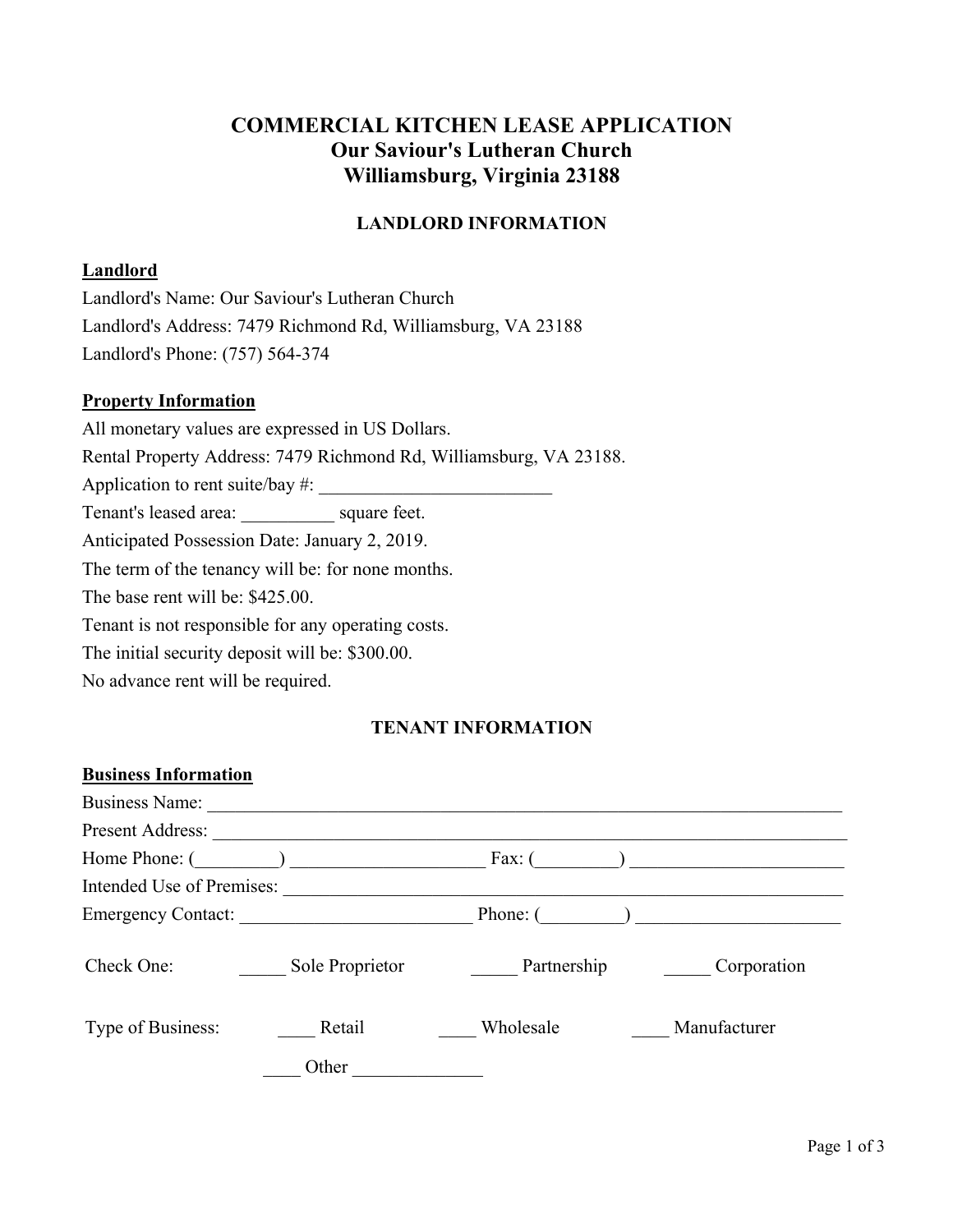|                                                           | Business Name: 2008. [2016] The Contract of the Contract of the Contract of the Contract of the Contract of the Contract of the Contract of the Contract of the Contract of the Contract of the Contract of the Contract of th |  |  |
|-----------------------------------------------------------|--------------------------------------------------------------------------------------------------------------------------------------------------------------------------------------------------------------------------------|--|--|
|                                                           |                                                                                                                                                                                                                                |  |  |
|                                                           | Date Established: Number of Employees: Number of Employees:                                                                                                                                                                    |  |  |
|                                                           |                                                                                                                                                                                                                                |  |  |
|                                                           |                                                                                                                                                                                                                                |  |  |
| Present Landlord Name:                                    |                                                                                                                                                                                                                                |  |  |
| <b>Present Landlord Address:</b>                          |                                                                                                                                                                                                                                |  |  |
|                                                           |                                                                                                                                                                                                                                |  |  |
|                                                           |                                                                                                                                                                                                                                |  |  |
| Previous Landlord Name:                                   |                                                                                                                                                                                                                                |  |  |
| Previous Landlord Address:                                |                                                                                                                                                                                                                                |  |  |
| Previous Landlord Phone: (Champion Company)               |                                                                                                                                                                                                                                |  |  |
| <b>Business Owner / Partner / Stockholder Information</b> |                                                                                                                                                                                                                                |  |  |
|                                                           |                                                                                                                                                                                                                                |  |  |
| Home Address:                                             |                                                                                                                                                                                                                                |  |  |
|                                                           | Home Phone: (Champione Comparison and Alternative Phone: (Champione Comparison and Alternative Phone: (Champione Comparison and Alternative Phone: (Champione Comparison and Alternative Phone: (Champione Comparison and Alte |  |  |
| Email Address (Optional):                                 | Date of Birth:<br><u> 1989 - Johann Barbara, martin a</u>                                                                                                                                                                      |  |  |
|                                                           |                                                                                                                                                                                                                                |  |  |
|                                                           |                                                                                                                                                                                                                                |  |  |
|                                                           |                                                                                                                                                                                                                                |  |  |
| Home Address:                                             |                                                                                                                                                                                                                                |  |  |
|                                                           | Home Phone: (Champione Latternative Phone: (Champione Latternative Phone: (Champione Latternative Phone: (Champione Latternative Phone: Champione Latternative Phone: (Champione Latternative Phone: Champione Latternative Ph |  |  |
|                                                           | Email Address (Optional): Date of Birth: Date of Birth:                                                                                                                                                                        |  |  |
|                                                           |                                                                                                                                                                                                                                |  |  |
| Driver's License Number:                                  |                                                                                                                                                                                                                                |  |  |